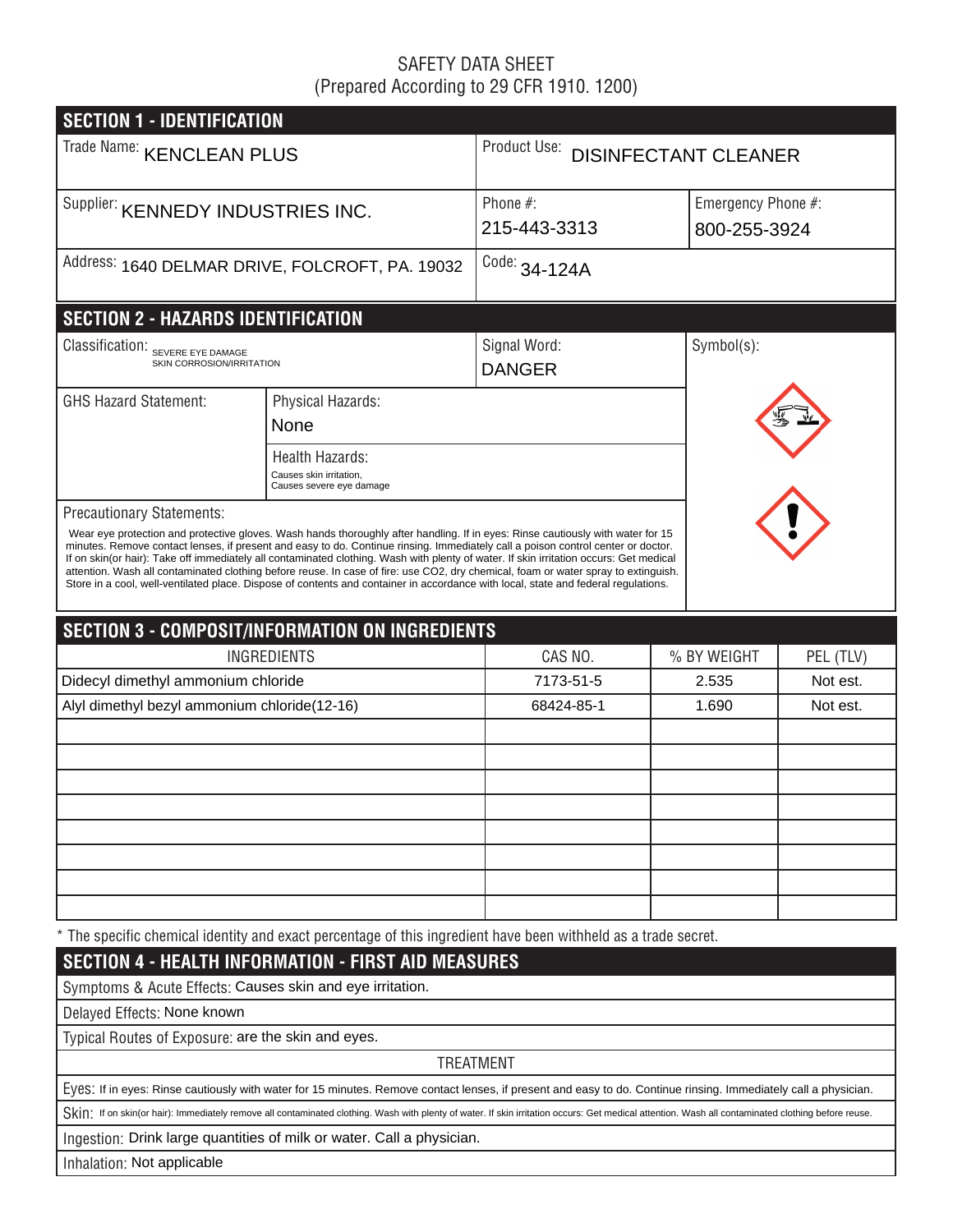## SECTION 5 - FIRE-FIGHTING MEASURES

Flash Point: 212 F **Note 20 Americ 2018** Lower Explosive Limit: Not available Not available Not available

Extinguishing Techniques: In case of fire: use CO2, dry chemical, foam, water spray to extinguish.

Equipment: Do not enter any confined fire-spaces without protective clothing and self-contained air supply.

Chemical Hazards from Fire: Carbon monoxide and unidentified organic gases may occur during incomplete combustion.

Precautions for Fire Fighters: Cool fire exposed containers.

#### SECTION 6 - ACCIDENTAL RELEASE MEASURES

Steps to be Taken: SMALL AMOUNTS - Absorb with suitable absorbent. LARGE AMOUNTS - Absorb with suitable absorbent, then shovel into appropriately labeled containers.

Cleanup Procedures: Contain with absorbent material and dispose of in accordance with federal, state and local requirements.

## SECTION 7 - HANDLING AND STORAGE

Precautions to be Take in Handling & Storage: Store in a cool, well-ventilated place.

Incompatibility: Strong oxidizers

| SECTION 8 - EXPOSURE CONTROLS/PERSONAL PROTECTION |                       |                                                              |  |  |  |  |  |
|---------------------------------------------------|-----------------------|--------------------------------------------------------------|--|--|--|--|--|
| INGREDIENTS:                                      |                       | <b>EXPOSURE LIMITS</b>                                       |  |  |  |  |  |
| Please refer to section 3                         |                       |                                                              |  |  |  |  |  |
|                                                   |                       |                                                              |  |  |  |  |  |
|                                                   |                       |                                                              |  |  |  |  |  |
|                                                   |                       |                                                              |  |  |  |  |  |
|                                                   |                       |                                                              |  |  |  |  |  |
|                                                   |                       |                                                              |  |  |  |  |  |
| Eye Protection: $ v $                             | Protective Gloves:  ✔ | Respiratory Protection:                                      |  |  |  |  |  |
| <b>Ventilation Requirements</b>                   | Local Exaust:         | Room Ventilation is Adequate: $ \mathcal{V} $<br>Mechanical: |  |  |  |  |  |

| <b>SECTION 9 - PHYSICAL AND CHEMICAL PROPERTIES</b> |                                          |                                                             |                                                                                                    |                |                       |  |
|-----------------------------------------------------|------------------------------------------|-------------------------------------------------------------|----------------------------------------------------------------------------------------------------|----------------|-----------------------|--|
| Appearance & Odor: Blue liquid, pleasant odor       |                                          | Flammable Limits: Upper: Not available Lower: Not available |                                                                                                    |                |                       |  |
| Boiling Point (°F): Appx. 212                       | Specific Gravity (H20) (±0.005): 1.010   |                                                             | pH $(\pm 0.5)$ 7.0                                                                                 |                |                       |  |
| Vapor Pressure (mm Hg) Not available                |                                          |                                                             | Vapor Density (Air=1) Not available                                                                |                |                       |  |
| Solubility in Water:<br>Complete                    | Insoluble                                |                                                             | Emulsifiable (or Dispersible)                                                                      |                | Slightly (or Partial) |  |
| Evaporation Rate (vs H2O)                           | Faster                                   |                                                             | Slower                                                                                             | About the Same |                       |  |
| Flash Point (T.C.C.):<br>212 F                      | Odor Threshold: Not available            |                                                             | Melting point/frozen point: Not available<br>Partition Coefficient: n-octanol/water: Not available |                |                       |  |
| Auto-Ignition Temperature: Not available            | Decomposition Temperature: Not available |                                                             | Viscosity: Not available                                                                           |                |                       |  |

| <b>SECTION 10 - STABILITY AND REACTIVITY</b>                                                                             |                                   |
|--------------------------------------------------------------------------------------------------------------------------|-----------------------------------|
| Stability: Stable                                                                                                        | Incompatibility: Strong oxidizers |
| Hazardous Decomposition Products: Carbon monoxide and unidentified organic gases may occur during incomplete combustion. |                                   |